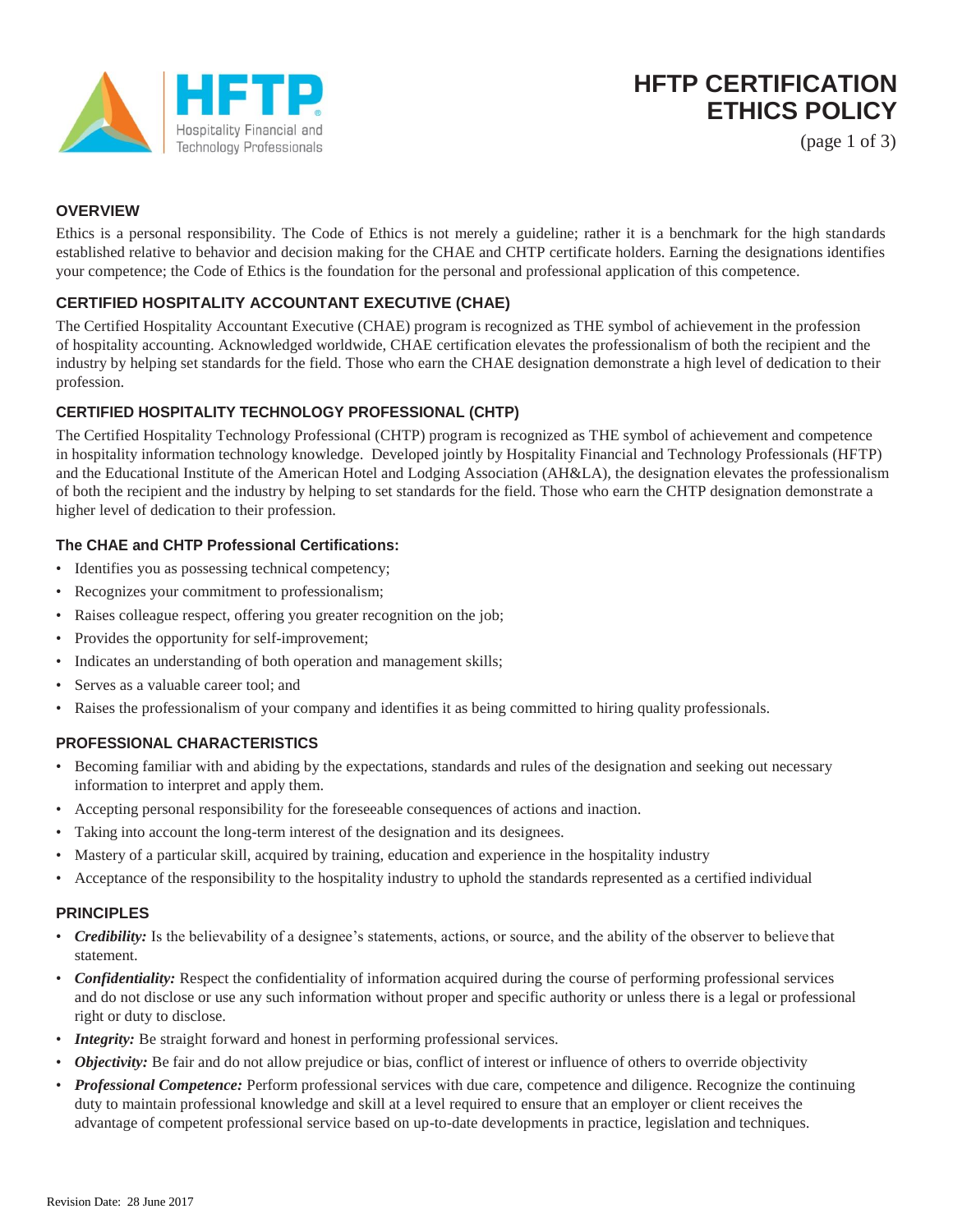

# **HFTP CERTIFICATION ETHICS POLICY**

(page 2 of 3)

*Principles continued from page 6.*

- *Professional Behavior:* Act in a manner consistent with the good reputation of the designation and refrain from any conduct that might bring discredit to the designation.
- *Technical Standards:* Carry out professional services in accordance with the relevant technical and professional standards. Recognize the duty to carry out with care and skill, the instructions of the employer or client insofar as they are compatible with the requirements of integrity, objectivity and, where applicable, independence

## **PROFESSIONAL CONDUCT**

#### **Personal Behavior**

- 1. Actively promote and encourage the highest level of ethics within the Hospitality Financial and TechnologyProfession.
- 2. Conduct yourself with integrity, dignity and respect for others.
- 3. Transmit or use confidential information obtained in your professional work only for the purpose intended and not for personal gain or other advantage or to the disadvantage of others.
- 4. Adhere to the standards of conduct of your employer and any professional associations or organizations of which you are a member.

#### **Professional Competence and Performance**

- 1. Strive to perform the duties of your position and supervise the work of your subordinates with the highest degree of professional care.
- 2. Continually seek to increase your professional knowledge and skills to improve your service to employers, associates and fellow members.
- 3. Render opinions, observations or conclusions for official purposes only after appropriate consideration of the pertinent facts and after assuring yourself that you have the appropriate expertise and are free from real or perceived conflicts ofinterest.
- 4. Exercise diligence, objectivity and honesty in your professional activities and be aware of your responsibility to disclose improprieties that come to your attention to the appropriate parties.
- 5. Be aware of and strive to apply work-related requirements and standards prescribed by the hospitality industry and its employers.

## **Responsibilities to Others**

1. Avoid any activity that creates or gives the appearance of a conflict with your employer-related responsibilities.

## **USE OF DESIGNATION**

Certifications are personal individual designations. They may be used in conjunction with a certified individual's name, i.e., business card, personal letterhead and email. Misrepresentation that the certified individual is being endorsed by HFTP in any written or verbal material pertaining to individual's company services or products that said company (companies) may offer could result in the expulsion from HFTP's certification programs.

## **DISCREDITABLE ACTS**

Being convicted of a criminal offense involving the following should be reported to HFTP:

- Violence
- Dishonesty
- Fraud
- Moral Turpitude

It is the sole responsibility of the applicant/designee to immediately report offenses upon being convicted to HFTP.

## **GUIDANCE AND ENFORCEMENT**

Certified individuals are required to be familiar with the code and to consult this code before acting on ethical issues. The code is part of the initial application in which applicants will sign that they agree to follow the ethics policy.

As a reminder, each designee when submitting a copy of their maintenance forms will also sign a copy of the HFTP Certification Ethics Policy to remain fully aware of what is expected of designated individuals.